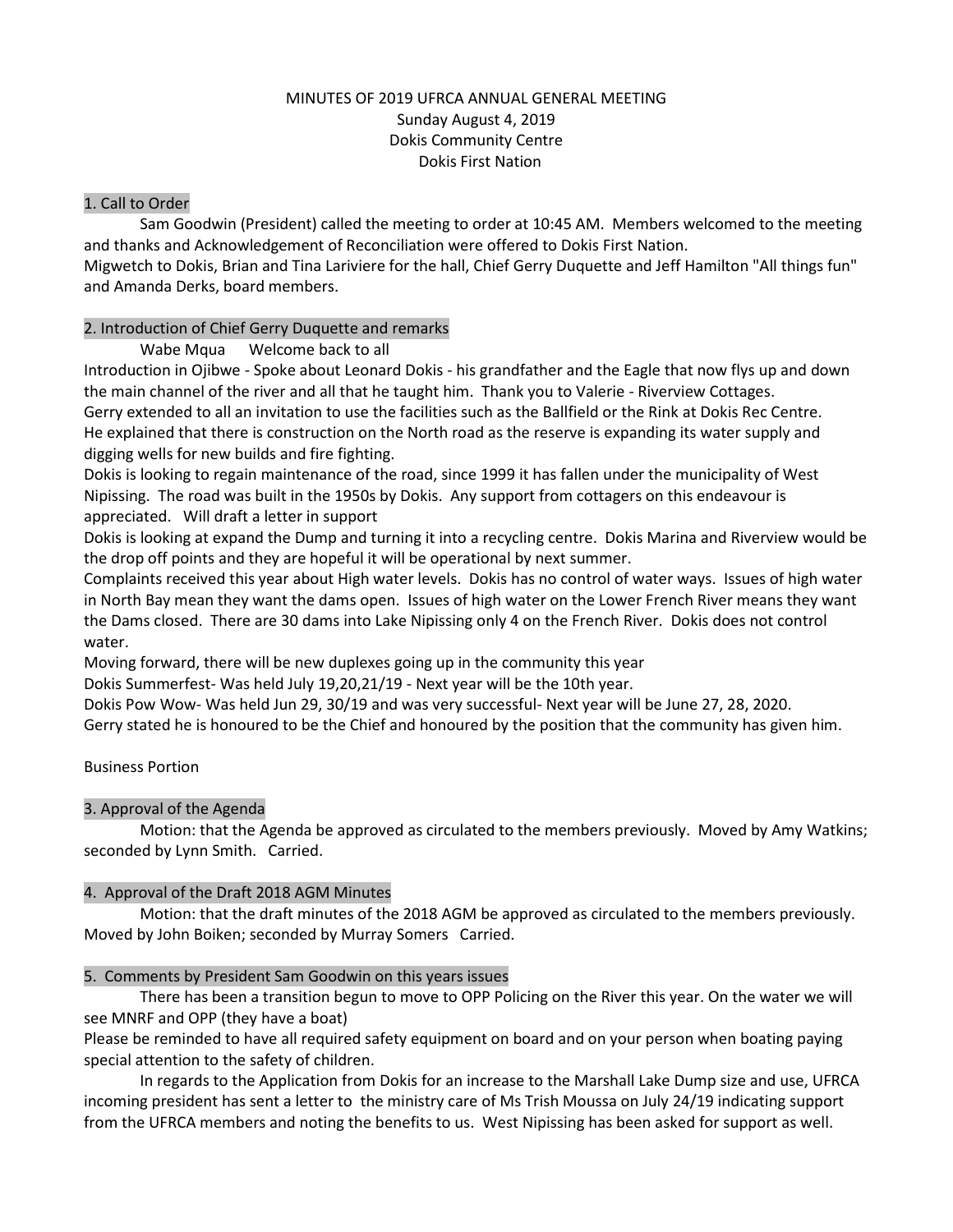UFRCA has issued the long awaited Map of the French River indicating Cottagers and various resources available. Wendy Kennedy-Sadler spoke indicting if anyone has a fire pump, Wendy has access to connector equipment and can be contacted. She also noted that cottagers on the South Parry Sound side can have reflective signs made for property identification for \$40.00 . A gift of wine was given to Wendy for her work on the Map and the board over the years.

Amy Watkins said a few words about Robert Allison "Rowing Bob" who passed away at 80 years this past spring. He loved rowing and martinis at Marty's.

Jeff Hamilton - Mentioned the Fish Fry that will take place this evening at Chaudiere Lodge. Please note they are under new ownership. This is a great event that has been supported by the UFRCA for many years now. Again there will be live music by Derek, food and friendship. Words were spoken by Sam Goodwin acknowledging Jeff for his work on the board with such events as the Dock Sale and Photo Contests. Jeff is stepping down this year and was given a small gift.

Taxes- Denis Senecal from West Nipissing - As there are more cottagers who are living in the area and have a water access cottage, some of them are presently paying twice. This is expected to change and there will be a ratio worked out.

#### 6. Finances

Sam Goodwin presented the finances

Motion: That the 2018 Financial Statement and proposed 2020 budget be approved as presented. Moved by Dave Minden; seconded by Lynn Smith. Carried.

Items of note: The budget is made with about 135 members a year, this is the amount that covers our expenses. We do have some surplus. \$4800-\$4900 a year

Q: Domain hosting vs Web site - there will be some changes to our web site seen next year

Q: Insurance - Insurance covers the association for general liability, we could be sued over issues such as the map, Emergency equipment

It is standard for directors on boards

There was a suggestion to insure individual events - Dave Minden responded saying we are covered for four events, this event in particular. The Fish Fry is not our event, we only support it.

Amy Watkins responded saying in years past we have donated money to Dokis initiatives such as First Aid and the Fish Hatchery for instance.

Motion carried - all in favour of Budget

### 7. Introduction of New Board

Sam Goodwin is stepping down as President from the board Jeff Hamilton is stepping down from the board Jayne Goodwin is stepping down as treasurer from the board

Amanda Derks remains on the board and will assume the position of President Sheilah Scrocchi will assume the position of Treasurer Martin Scrocchi Claire Thorpe Jim Abbott Motion: To approve the new board of directors. Moved by Laurie Armstrong; Second by Larry Smith

Questions and comments from the floor re: the board Water testing is for E. Coli; MNR says Don't drink untreated water Gerry Duquette says Dokis Green plant has regular testing and there are no issues